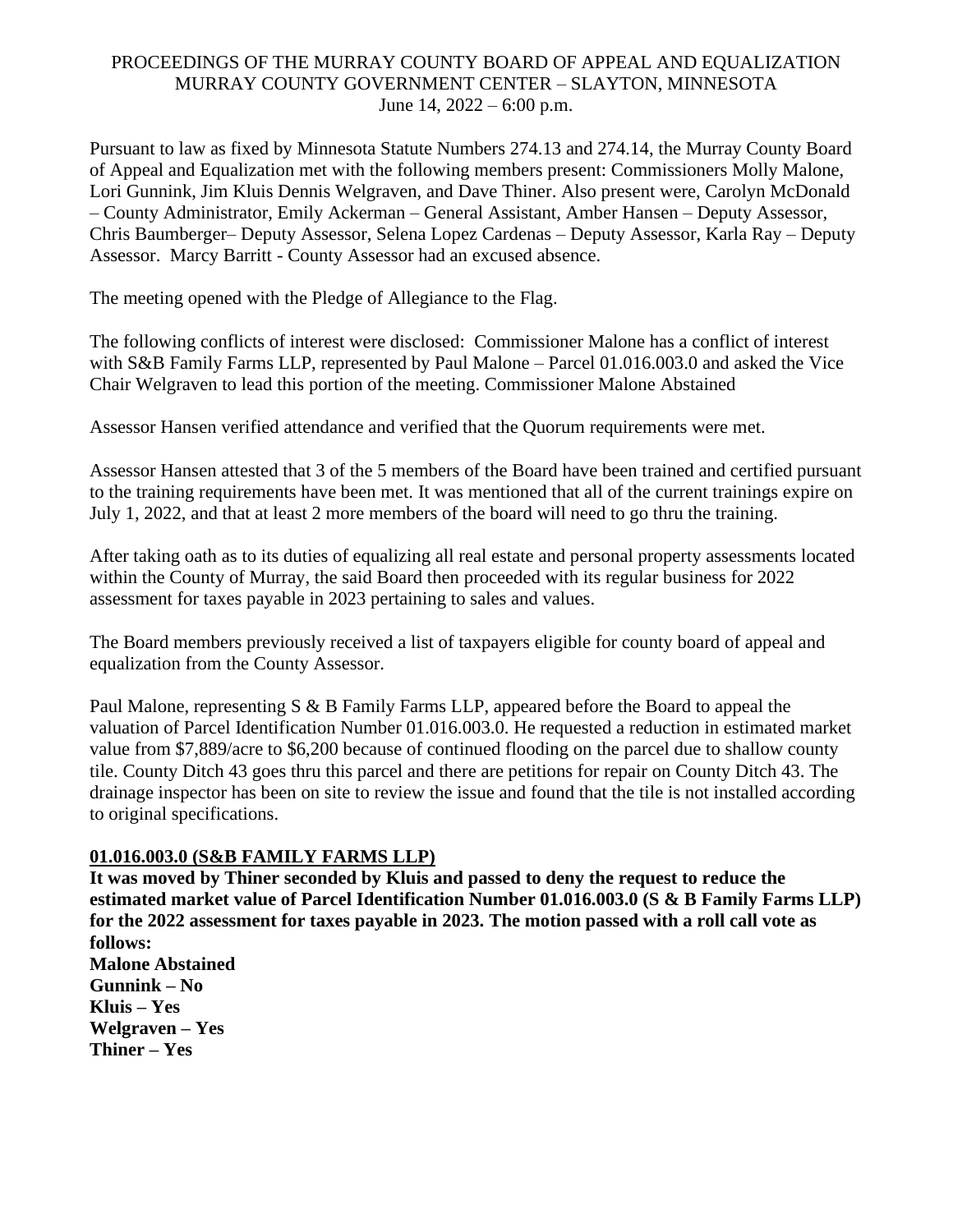Sara Larsen appeared before the Board to appeal the valuation of Parcel Identification Number 19.022.002.1. She was appealing the evaluation of the 2022 value for her property. This last evaluation went up another \$76,000 which was a 16% increase. She felt this was higher than any other increases the county was doing. She wanted to know the comparable properties there are for her property evaluation to be based off. She has spoken with a relator and has been told there is no way she can sell her property for \$560,600. She would be happy to submit to an appraisal at the cost of the county. She stated she will continue to dispute the increases. She did ask if tax court settles with her next summer (2023 regarding the 2020 assessment) would that change the evaluation of the county. Per County Attorney Travis Smith the tax court only overturns the years that are before the tax court, the tax court recommendations could provide a good starting point for future years assessments.

#### **19.022.002.1 (SARA LARSON)**

**It was moved by Welgraven seconded by Gunnink and passed to deny the request to reduce the estimated market value of Parcel Identification Number 19.022.002.1 (Sara Larson) for the 2022 assessment for taxes payable in 2023.**

Assessor Hansen and Assessor Baumberger Appeared before the Board on behalf of Catherine Smith to appeal the valuation of Parcel Identification Number 25.110.007.0. The 2022 value is \$204,900, which Catherine feels is too high. She was requesting a lower value based on a fee appraisal for her home that was conducted on 2/3/2022 and stated a value of \$147,000.

### **25.110.007.0 (CATHERINE SMITH)**

**It was moved by Gunnink seconded by Kluis and passed to deny the request to reduce the estimated market value of Parcel Identification Number 25.110.007.0 (Catherine Smith) for the 2022 assessment for taxes payable in 2023.**

No one appeared before the board for the following Parcels, 01.002.002.0, 01.003.001.0, 01.003.002.0, 01.009.009.0, 05.034.005.0 Duane and Marilyn N Jans Revocable Intervivos Trust. No Action was taken.

No one appeared before the board for the following Parcels, 25.260.004.0, 25.260.005.0, 25.950.028.0, 25.950.033.0, 25.950.034.0, 25.950.035.0. Windmill Home Rentals, LLC. No Action was taken.

No one appeared before the board for the following Parcel 29.100.025.0. Richard Morin. No Action was taken.

No one appeared before the board for the following Parcel 11.021.003.0 Wayne E. Carlson Irrevocable Cabin Trust. No Action was taken.

Deputy Assessor, Amber Hansen and Deputy Assessor Chris Bamberger made recommendations on the following parcels:

| Parcel Number(s) |
|------------------|
| 25.036.007.1     |
| 29.010.014.0     |
| 29.100.123.0     |
| 29.220.011.0     |
| 29.300.002.0     |
| 29.415.006.1     |
| 29.540.010.0     |
| 27.121.036.0     |
| 29.290.001.0     |
| 06.017.008.0     |
|                  |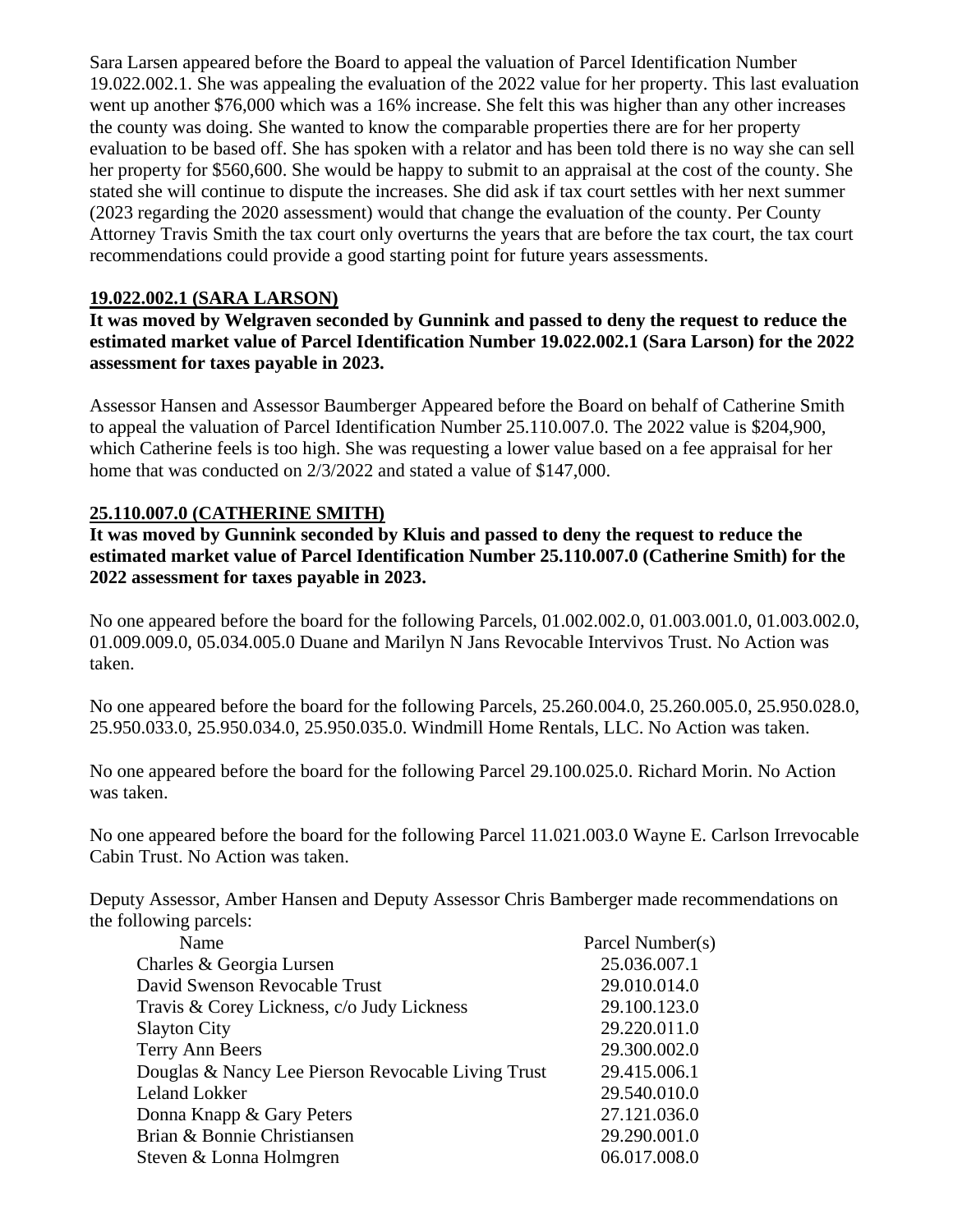## **25.036.007.1 (Charles and Georgia Lursen)**

**It was moved by Gunnink seconded by Welgraven and passed to reduce the estimated market value of Parcel Identification Number 25.036.007.1, Charles and Georgia Lursen from \$222,100 to \$217,100 (reduction of \$5,000) for the 2022 assessment for taxes payable in 2023.** 

# **29.010.014.0 (David Swenson Revocable Trust)**

**It was moved by Gunnink seconded by Welgraven and passed to reduce the estimated market value of Parcel Identification Number 29.010.014.0, David Swenson Revocable Trust \$97,000 to \$94,100 (reduction of \$2,900 for the 2022 assessment for taxes payable in 2023.** 

## **29.100.123.0 (TRAVIS AND COREY LICKNESS, C/O JUDY LICKNESS)**

**It was moved by Gunnink seconded by Welgraven and passed to reduce the estimated market value of Parcel Identification Number 29.100.123.0, Travis & Corey Lickness, c/o Judy Lickness from \$42,200 to \$40,900 (reduction of \$1,300) for the 2022 assessment for taxes payable in 2023.** 

# **29.220.011.0 (SLAYTON CITY)**

**It was moved by Gunnink seconded by Welgraven and passed to reduce the estimated market value of Parcel Identification Number 29.220.011.0, Slayton City from \$96,100 to \$75,500 (reduction of \$20,600) for the 2022 assessment for taxes payable in 2023.** 

# **29.300.002.0 (TERRY ANN BEERS)**

**It was moved by Gunnink seconded by Welgraven and passed to reduce the estimated market value of Parcel Identification Number 29.300.002.0, Terry Ann Beers from \$166,300 to \$164,300 (reduction of \$2,000) for the 2022 assessment for taxes payable in 2023.** 

# **29.415.006.1 (DOUGLAS AND NANCY LEE PIERSON REVOCABLE TRUST)**

**It was moved by Gunnink seconded by Welgraven and passed to reduce the estimated market value of Parcel Identification Number 29.415.006.1 Douglas and Nancy Lee Pierson Revocable Living Trust from \$818,600 to \$815,000 (reduction of \$3,600) for the 2022 assessment for taxes payable in 2023.** 

# **29.540.010.0 (LELAND LOKKER)**

**It was moved by Gunnink seconded by Welgraven and passed to reduce the estimated market value of Parcel Identification Number 29.540.010.0 Leland Lokker from \$11,900 to \$11,200 (reduction of \$700) for the 2022 assessment for taxes payable in 2023.** 

# **27.121.036.0 (DONNA KNAPP AND GARY PETERS)**

**It was moved by Malone, seconded by Kluis, and passed to change the estimated market value of Parcel Identification Number 27.121.036.0 Donna Knapp & Gary Peters from \$60,800 to \$94,900 for the 2022 assessment for taxes payable in 2023.** 

# **29.290.001.0 (BRIAN AND BONNIE CHRISTIANSEN)**

**It was moved by Malone, seconded by Kluis, and passed to change the estimated market value of Parcel Identification Number 29.290.001.0 Brian and Bonnie Christiansen \$122,800 to \$148,700 for the 2022 assessment for taxes payable in 2023.** 

### **06.017.008.0 (STEVEN AND LONNA HOLMGREN)**

**It was moved by Malone, seconded by Kluis, and passed to change the estimated market value of Parcel Identification Number 06.017.008.0 Steven and Lonna Holmgren \$67,700 to \$133,800 for the 2022 assessment for taxes payable in 2023.** 

There being no further business the meeting was adjourned at 7:17 p.m.